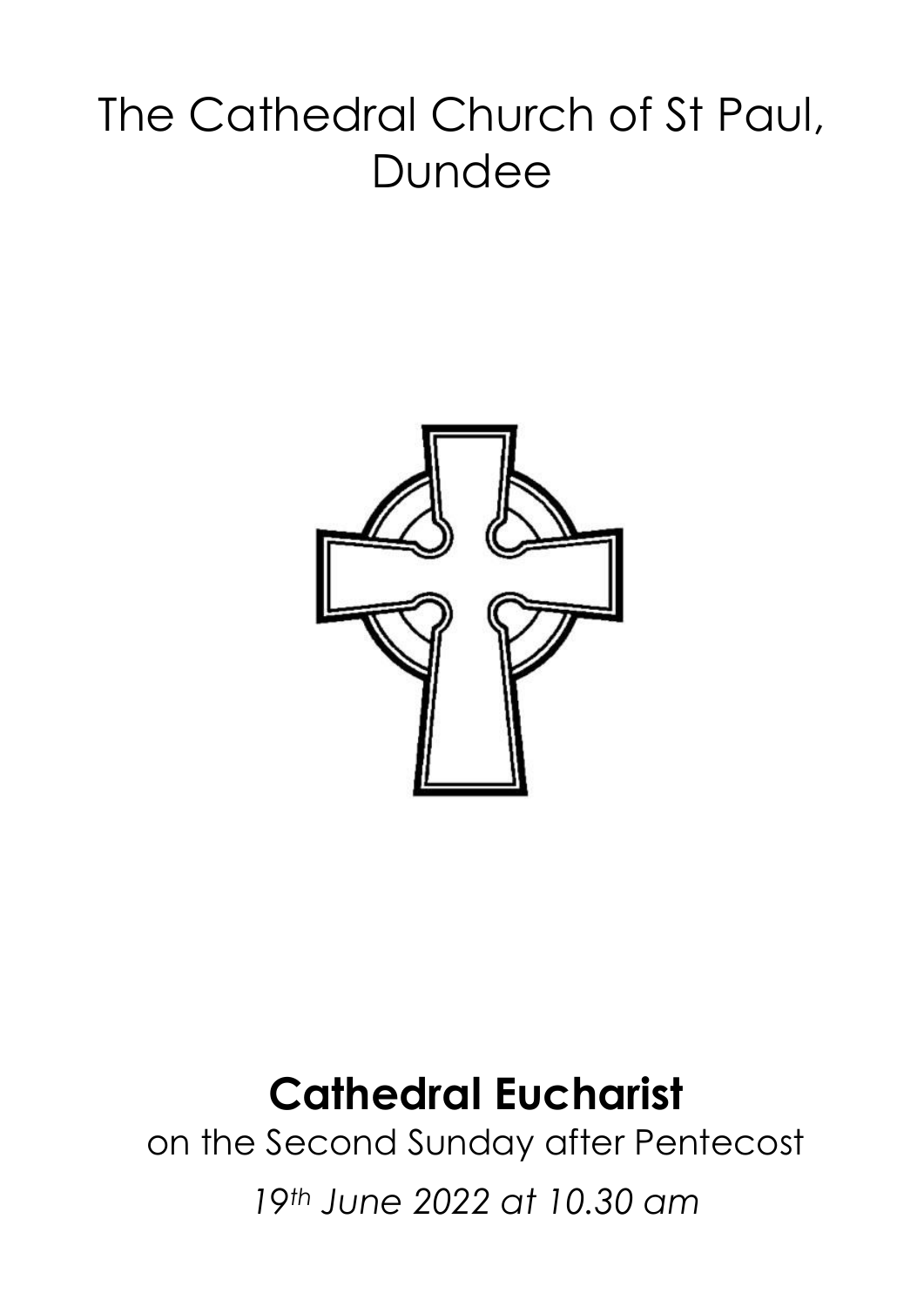# Welcome to St Paul's Cathedral

A warm welcome to all who are joining this service, whether in person or online.

If you are new here or a visitor, please introduce yourself to one of the welcomers or the clergy.

Young Church usually meet for activities in Castlehill House during the service – any young people are welcome to join in. Please ask a welcomer for more information.

This service is livestreamed at www.facebook.com/stpaulsdundee and will be available to watch there afterwards.

You are invited to join in the words printed in **bold type** in this order of service.

Directions for standing, sitting, and kneeling are given, but please feel free to do what is most comfortable for you during the service.

All are invited to receive communion at this service.

Welcomers will guide you when to go forward for communion or a blessing. Communion is available in both kinds, the bread and the wine.

If you would prefer to receive only the bread, simply bypass the wine and return to your seat.

Gluten-free wafers and communion by intinction are available.

Face coverings are optional.

Welcome stewards are on duty to help if you need any information.

Please switch phones to silent or off.

*Other services at St Paul's Cathedral this week:*

- If you use a hearing aid, switch it to 'T' for direct access to the sound system.
- Toilets and baby changing facilities are through the side door to the rear of the left-hand aisle.

All are invited to remain for refreshments which will be served at the back of the cathedral after the service.

| Omer services of St Pours Comediations week: |                   |                                                                         |  |
|----------------------------------------------|-------------------|-------------------------------------------------------------------------|--|
| Thursday 23rd June                           | $1.00 \text{ pm}$ | <b>Midweek Eucharist</b>                                                |  |
| Monday-Thursday                              | $8.30 \text{ cm}$ | Morning Prayer – also live-streamed<br>on the Cathedral's Facebook page |  |

| The Cathedral Church of St Paul, 1 High Street, Dundee, DD1 1TD                         |                               |                            |  |  |
|-----------------------------------------------------------------------------------------|-------------------------------|----------------------------|--|--|
| www.saintpaulscathedral.net                                                             |                               | facebook.com/stpaulsdundee |  |  |
| <b>Cathedral Office</b>                                                                 | admin@saintpaulscathedral.net | 01382 224486               |  |  |
| Rector & Provost: the Very Revd Dr Elizabeth Thomson<br>provost@saintpaulscathedral.net |                               | 07507 708632               |  |  |
| Pastoral Musician: Stuart Muir                                                          | music@saintpaulscathedral.net | 01382 224486               |  |  |
| Scottish Charity Number SC004696                                                        |                               |                            |  |  |
|                                                                                         |                               |                            |  |  |

*Copyright information: CCLI Copyright Licence No. 280111, Calamus Licence: 1191*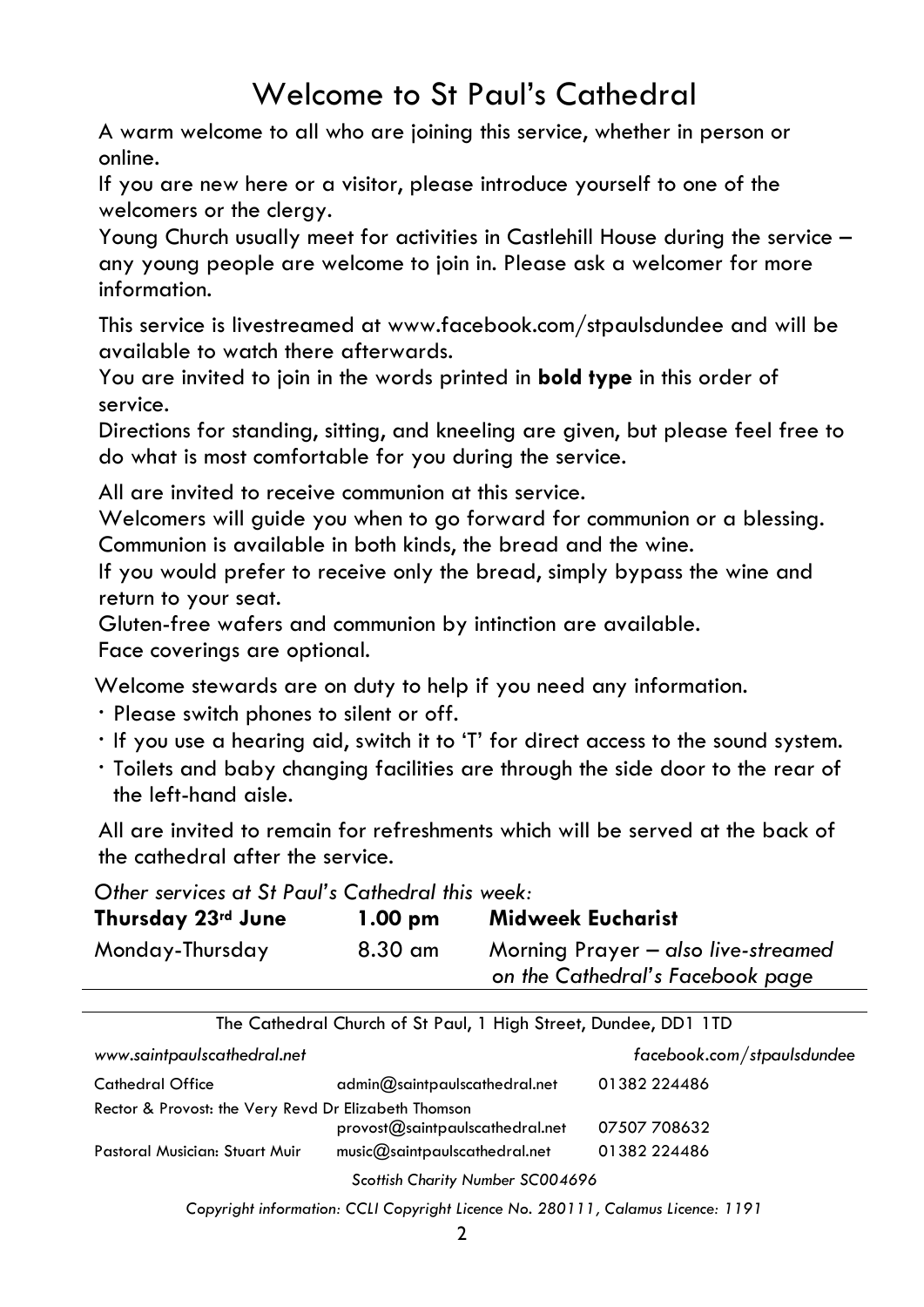*Before the service begins, a minister gives brief notices*

#### PROCESSIONAL HYMN *STAND*

 *text: John L Bell & Graham Maule; ©1997/2002 WGRG, Iona Community (tune: Personet hodie)*

**When our Lord walked the earth, all the world found its worth; as declared at his birth, God became our neighbour, granting, with his favour,**  *power to speak and heal, grace to know what's real, wisdom, insight and faith, love and understanding.*

**Through his life, through his death, through each gesture and breath, Jesus joined faith and deed, model for our caring, showing and yet sharing**  *power to speak…*

**Jesus loves all his friends and that love never ends; to his Church gifts he sends through the Holy Spirit. These we still inherit:**  *power to speak…*

**Sing and smile and rejoice, clap your hands, raise your voice; for, with unnerving choice, God, in Christ, has found us, and displays around us**  *power to speak…*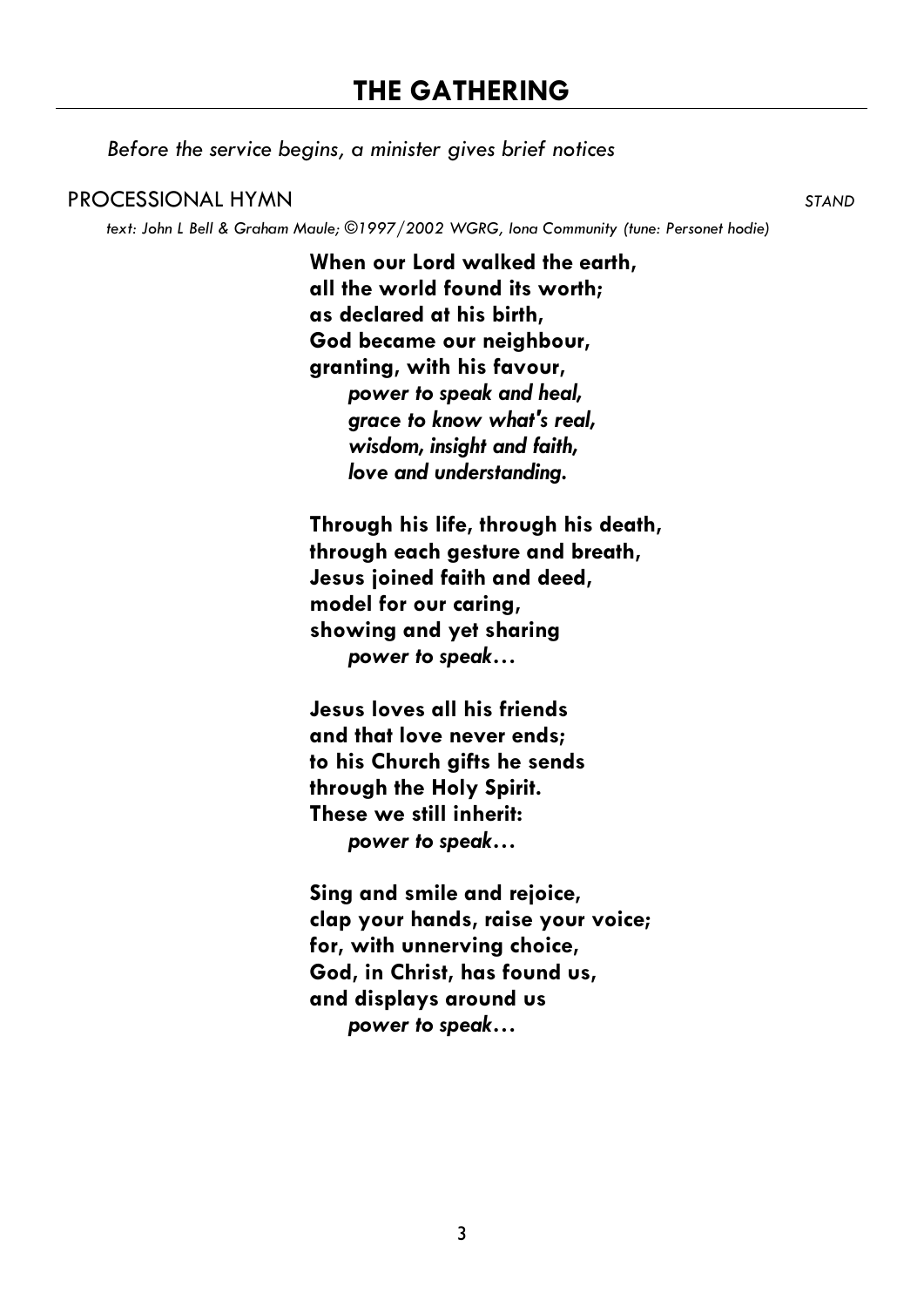The grace of our Lord Jesus Christ, and the love of God, and the communion of the Holy Spirit be with you all. **And also with you.**

### CONFESSION & ABSOLUTION

God is love and we are God's children. There is no room for fear in love. We love because God loved us first.

Let us confess our sins in penitence and faith.

**God, our Creator, we confess to you and to our fellow members in the Body of Christ that we have sinned in thought, word and deed, and in what we have failed to do. We are truly sorry. Forgive us our sins, and deliver us from the power of evil, for the sake of your Son who died for us, Jesus Christ, our Lord.** 

God, who is both power and love, forgive us and free us from our sins, heal and strengthen us by the Holy Spirit, and raise us to new life in Christ our Lord. **Amen.**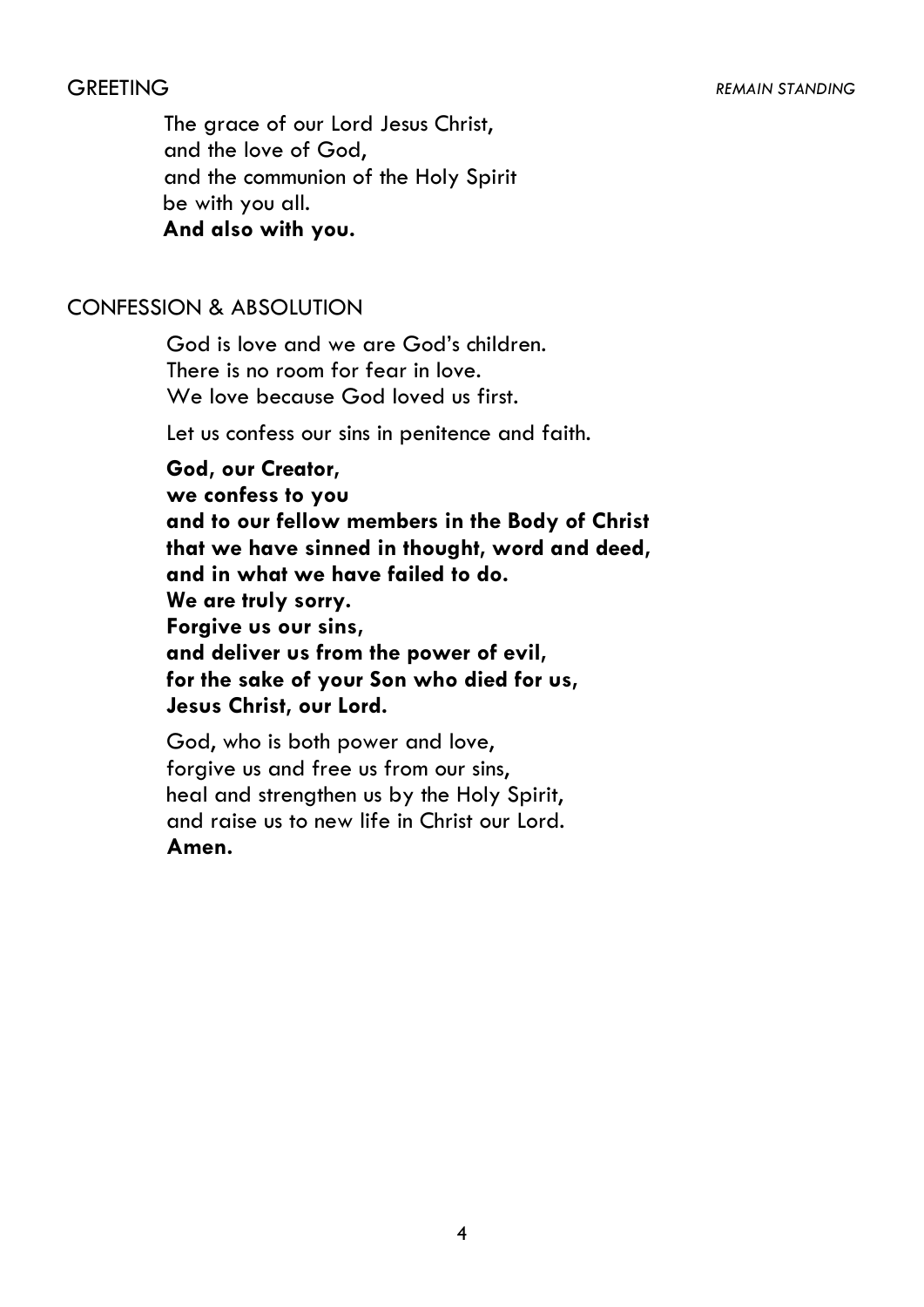**GLORIA** 



God of truth, help us to keep to your law of love and to walk in the ways of wisdom, that we may find true life in Jesus Christ your Son. **Amen.**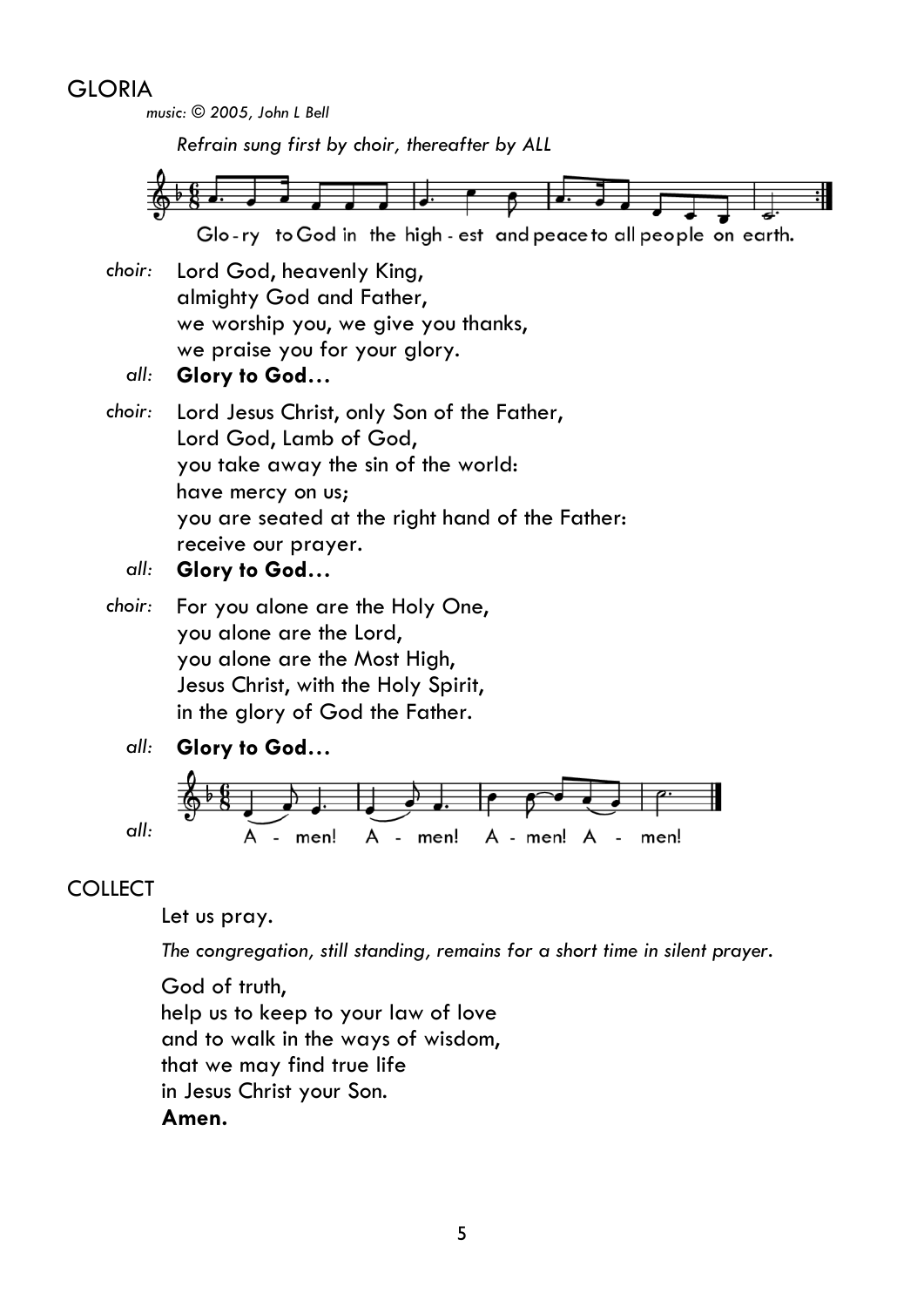#### **FIRST READING –** *Isaiah 65:* **1-9** SIT

I was ready to be sought out by those who did not ask, to be found by those who did not seek me. I said, "Here I am, here I am," to a nation that did not call on my name. I held out my hands all day long to a rebellious people, who walk in a way that is not good, following their own devices; a people who provoke me to my face continually, sacrificing in gardens and offering incense on bricks; who sit inside tombs, and spend the night in secret places; who eat swine's flesh, with broth of abominable things in their vessels; who say, 'Keep to yourself, do not come near me, for I am too holy for you.' These are a smoke in my nostrils, a fire that burns all day long. See, it is written before me: I will not keep silent, but I will repay; I will indeed repay into their laps their iniquities and their ancestors' iniquities together, says the LORD; because they offered incense on the mountains and reviled me on the hills, I will measure into their laps full payment for their actions. Thus says the LORD: As the wine is found in the cluster, and they say, "Do not destroy it, for there is a blessing in it," so I will do for my servants' sake, and not destroy them all. I will bring forth descendants from Jacob, and from Judah inheritors of my mountains; my chosen shall inherit it, and my servants shall settle there.

#### PSALM 22 *REMAIN SEATED*

 *music: Steven C Warner; © 1999, World Library Publications*

*Antiphon sung first by the choir, thereafter by ALL; congregation read verses in bold print.*

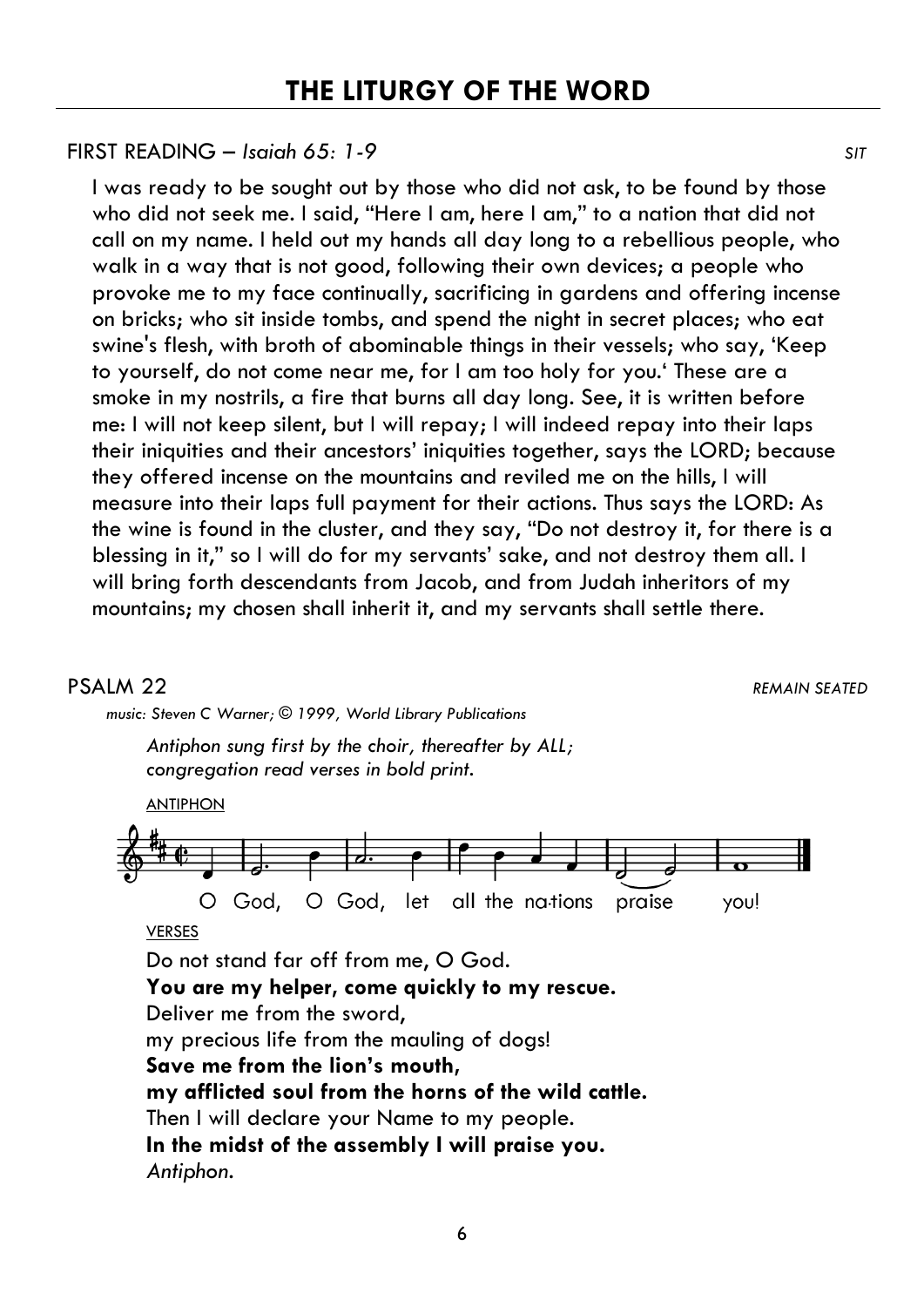Give praise, all you who fear God! Proclaim God's greatness, all you children of Jacob; **stand in awe, all you children of Israel!** For God has neither despised nor scorned the poor in their distress. **You, O God, have hidden your face from them. You heard them when they called to you.** *Antiphon.* You are the theme of my praise in the great assembly. **I will keep my promise in the presence of those who fear you.** Let the poor eat to satisfaction; let those who seek you praise you. **May they be in good heart forever!** Let all the ends of the earth remember and turn to you, O God. Let all the families of the nations bow down before you. **For yours is the dominion, O God, you rule over the nations.** *Antiphon.*

#### SECOND READING – *Galatians 3: 23-29*

Now before faith came, we were imprisoned and guarded under the law until faith would be revealed. Therefore the law was our disciplinarian until Christ came, so that we might be justified by faith. But now that faith has come, we are no longer subject to a disciplinarian, for in Christ Jesus you are all children of God through faith. As many of you as were baptized into Christ have clothed yourselves with Christ. There is no longer Jew or Greek, there is no longer slave or free, there is no longer male and female; for all of you are one in Christ Jesus. And if you belong to Christ, then you are Abraham's offspring, heirs according to the promise.

#### GOSPEL ACCLAMATION *STAND*

 *music: James Chepponis; © 1999, GIA Publications*

 *Alleluia sung first by choir, thereafter by all.*

 *We turn to face the Gospel book as it moves to the centre of the congregation*



 *choir:* Your words, O Lord, are spirit and life;

you have the words of everlasting life.

 *all:* **Alleluia…**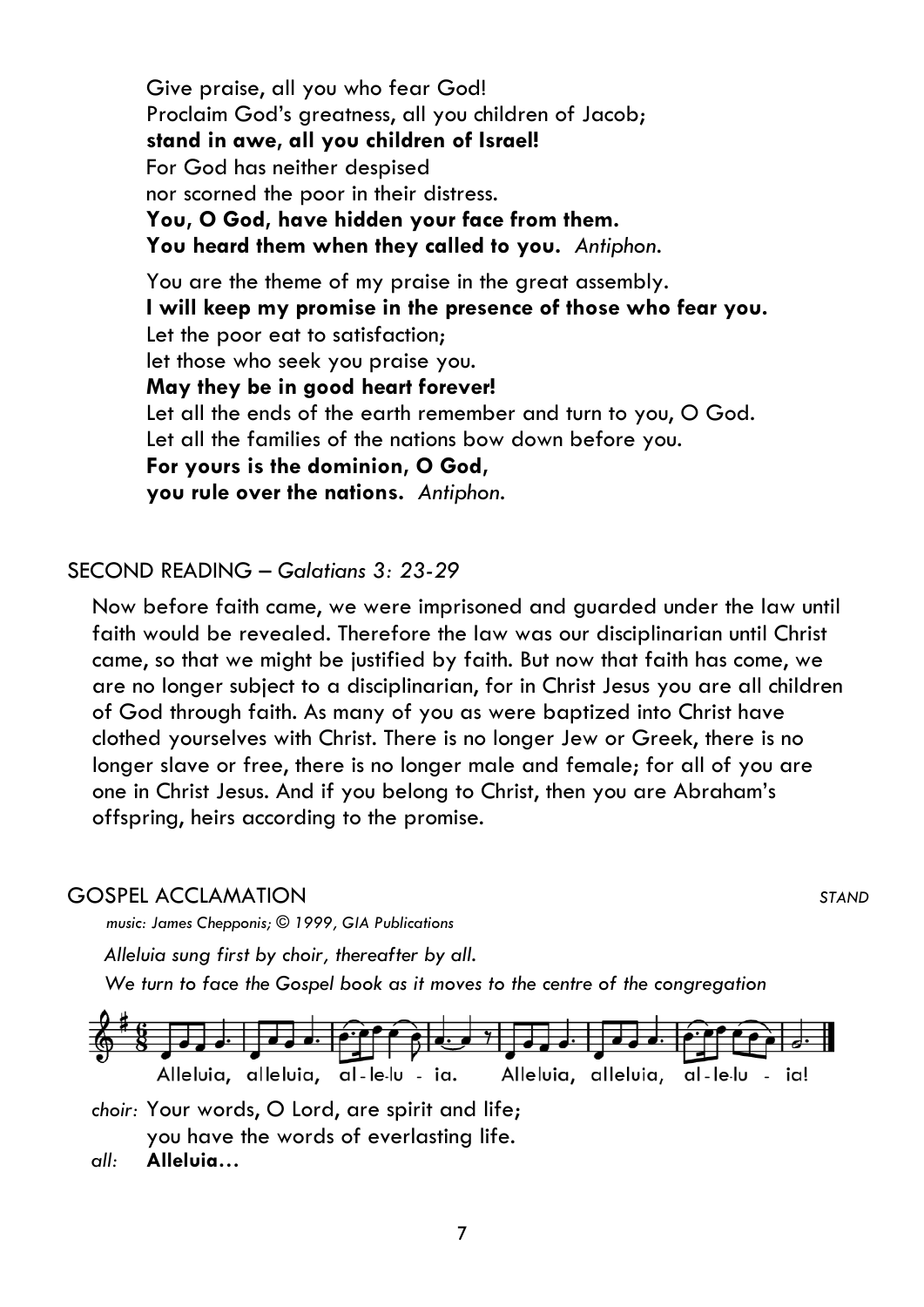#### GOSPEL READING – *Luke 8: 26-39*

Hear the Gospel of our Lord Jesus Christ, according to Luke.

#### **Glory to Christ our Saviour.**

Jesus and his disciples arrived at the country of the Gerasenes, which is opposite Galilee. As he stepped out on land, a man of the city who had demons met him. For a long time he had worn no clothes, and he did not live in a house but in the tombs. When he saw Jesus, he fell down before him and shouted at the top of his voice, "What have you to do with me, Jesus, Son of the Most High God? I beg you, do not torment me"— for Jesus had commanded the unclean spirit to come out of the man. (For many times it had seized him; he was kept under guard and bound with chains and shackles, but he would break the bonds and be driven by the demon into the wilds.) Jesus then asked him, "What is your name?" He said, "Legion"; for many demons had entered him. They begged him not to order them to go back into the abyss. Now there on the hillside a large herd of swine was feeding; and the demons begged Jesus to let them enter these. So he gave them permission. Then the demons came out of the man and entered the swine, and the herd rushed down the steep bank into the lake and was drowned. When the swineherds saw what had happened, they ran off and told it in the city and in the country. Then people came out to see what had happened, and when they came to Jesus, they found the man from whom the demons had gone sitting at the feet of Jesus, clothed and in his right mind. And they were afraid. Those who had seen it told them how the one who had been possessed by demons had been healed. Then all the people of the surrounding country of the Gerasenes asked Jesus to leave them; for they were seized with great fear. So he got into the boat and returned. The man from whom the demons had gone begged that he might be with him; but Jesus sent him away, saying, "Return to your home, and declare how much God has done for you." So he went away, proclaiming throughout the city how much Jesus had done for him.

> Give thanks to the Lord for his glorious Gospel. **Praise to Christ our Lord.**

*all sing:* **Alleluia…** 

**SERMON** SIT

The Very Revd Elizabeth Thomson, Rector & Provost

*After the sermon there is a brief silence for reflection.*

*The congregation stands when the president stands.*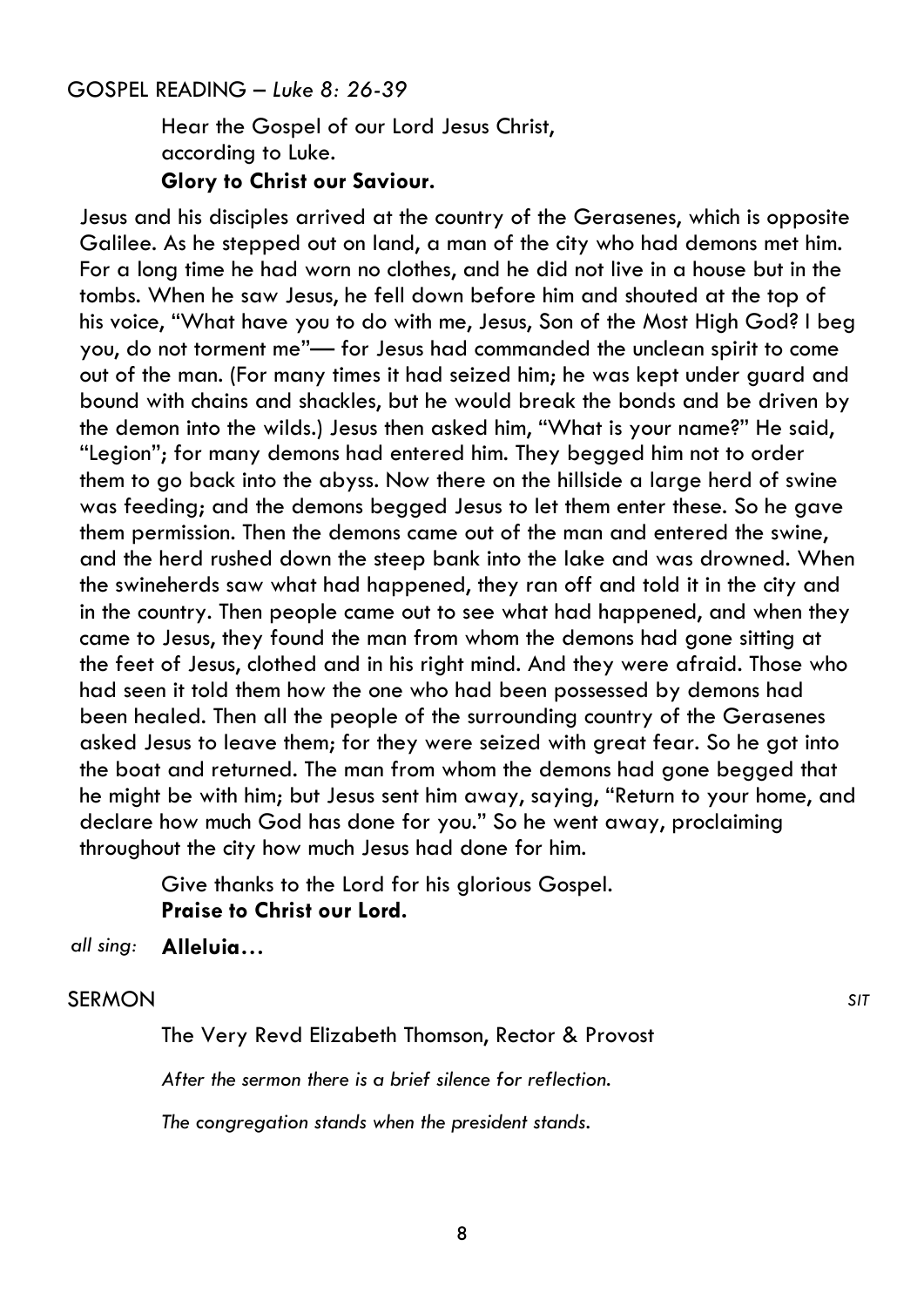#### AFFIRMATION OF FAITH *STAND*

**We believe in one God: the creator of all things, who loves the whole creation with a father's tenderness and a mother's strength. We believe in one God: our Liberator Jesus Christ, the Word of God made flesh, true God and truly human; born among the poor he lived as bringer of God's kingdom; a teacher and a healer, a lover of life and a prophet of justice, forgiver of sins and a friend of sinners, who welcomed the outcasts and challenged the powerful, whose death on the cross defeated sin and death, who rose from the dead and is alive forever in power and glory. We believe in one God: the Holy Spirit, the giver of life, the Breath of life in all life, the gift of God to the people of God, Disturber and Comforter, the fire and the dove, who makes us one community in peace and love. We believe in one God, a community of love, a trinity of holiness, the beginning and end of all life. Amen.** PRAYERS OF INTERCESSION *SIT or KNEEL The response in our prayers this morning is:* Living God: **send us your light and truth.** PEACE *STAND* Jesus said, 'Whatever house you enter, first say, "Peace to this house!"' The peace of the Lord be always with you **and also with you.**  We meet in Christ's name. **Let us share his peace.** *We share a sign of Peace with those around us*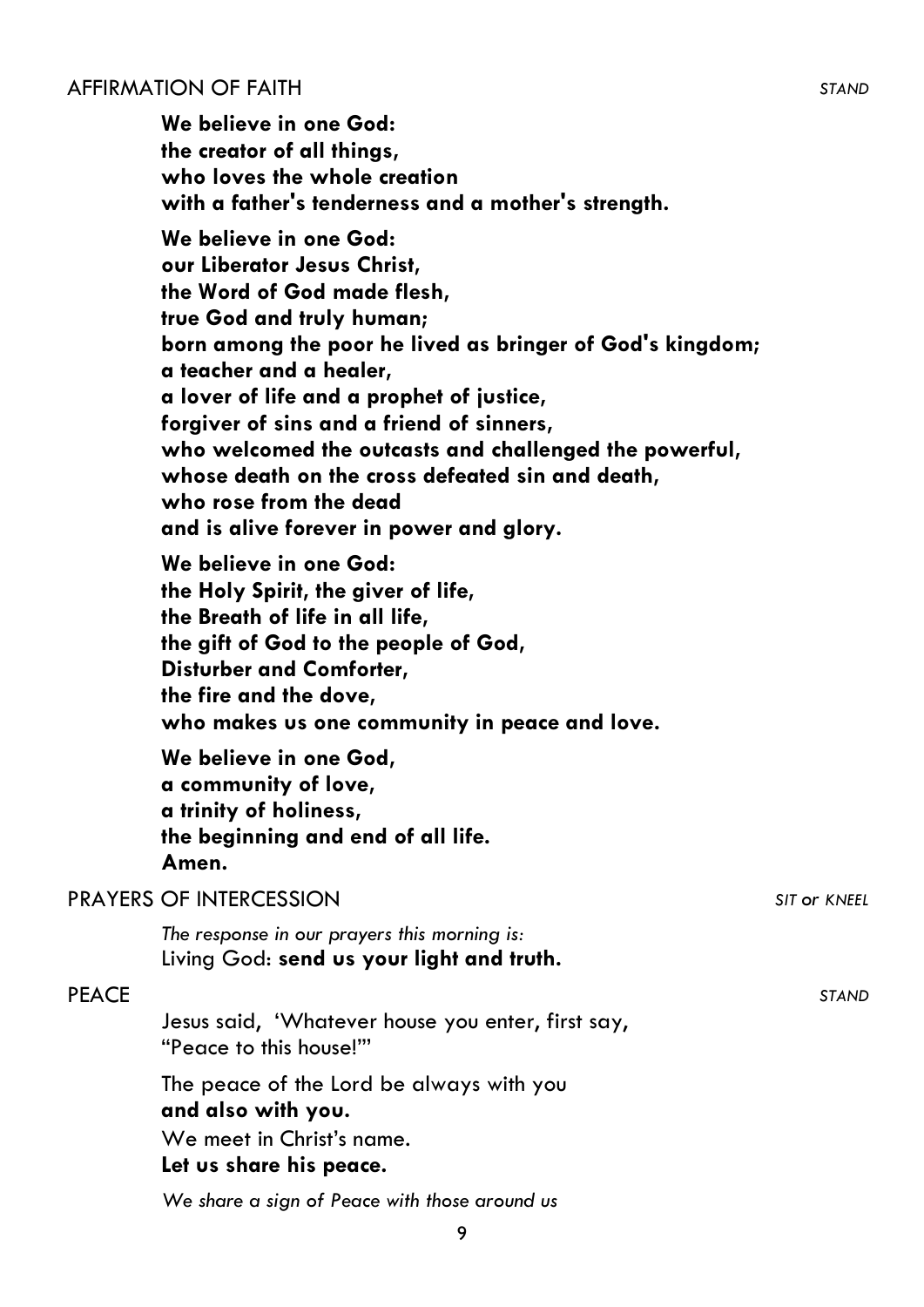## **THE LITURGY OF THE SACRAMENT**

#### OFFERTORY HYMN

 *text: Shirley Erena Murray; © 1987 Hope Publishing Company (tune: Love unknown)*

 *During this hymn, the offering is received; the bread & wine are brought to the altar.*

**Now to your table spread, we come each one in faith that you alone provide the words of life and death: in wine and bread, in promised food we find your loving heart, O God.**

**Hands of the world stretch out your mystery to touch in longing to believe a truth beyond our reach, to sing in joy, to cry in grief,**

 **to know your meaning for our life.**

**Here is our common wealth in sharing what is good, as though all humankind around one table stood, this bread to break, this wine to taste: one people in the name of Christ.**

#### OFFERTORY PRAYER *REMAIN STANDING*

**Gracious God, you call us to your table to celebrate this feast. Receive all we offer this day with our grateful thanks and praise. Amen.**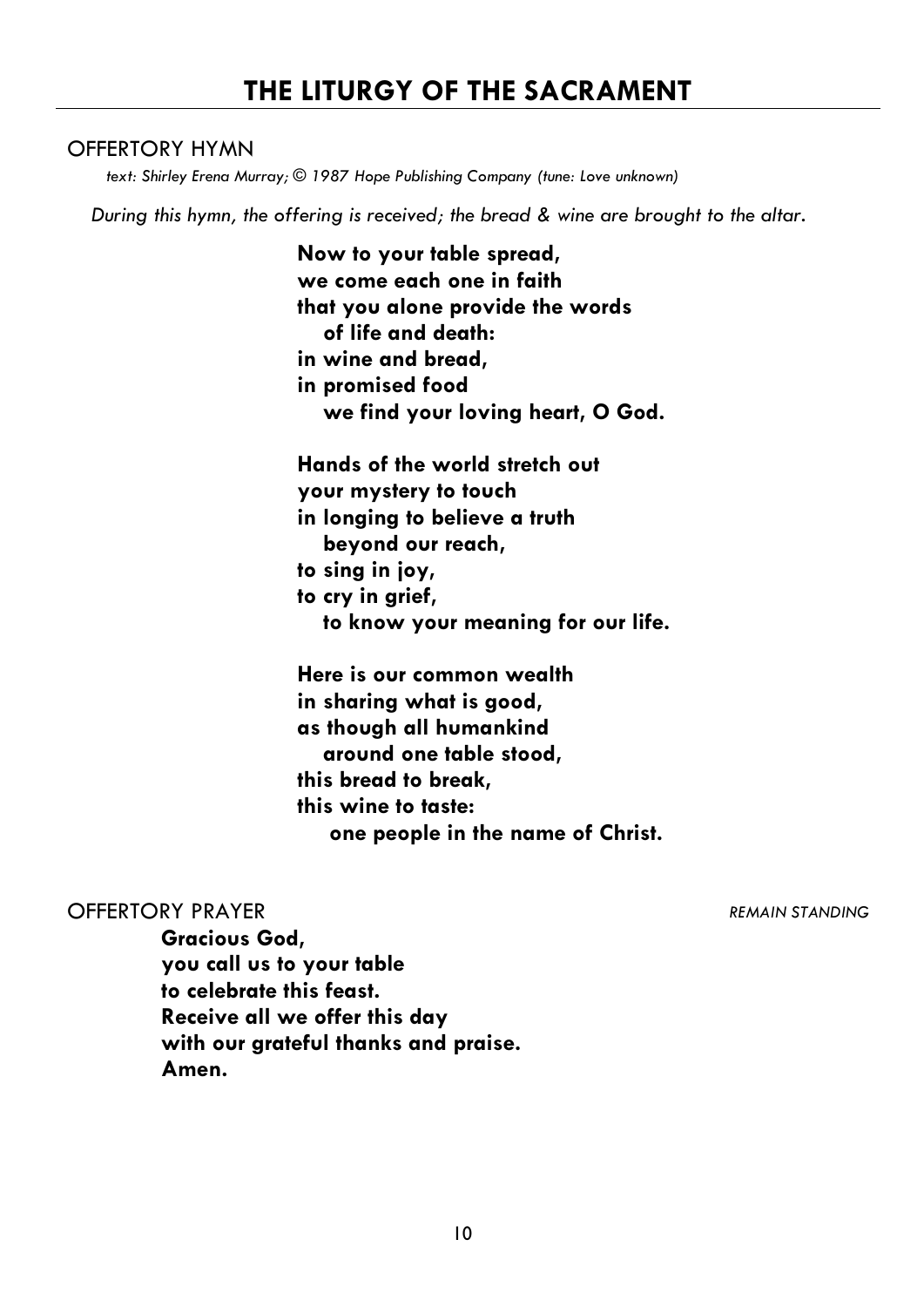#### EUCHARISTIC PRAYER



are brought together in a wonderful exchange. He made his home among us that we might for ever dwell in you.

Through your Holy Spirit you call us to new birth in a creation restored by love.

As children of your redeeming purpose, we offer you our praise with angels and archangels and the whole company of heaven, singing the hymn of your unending glory:

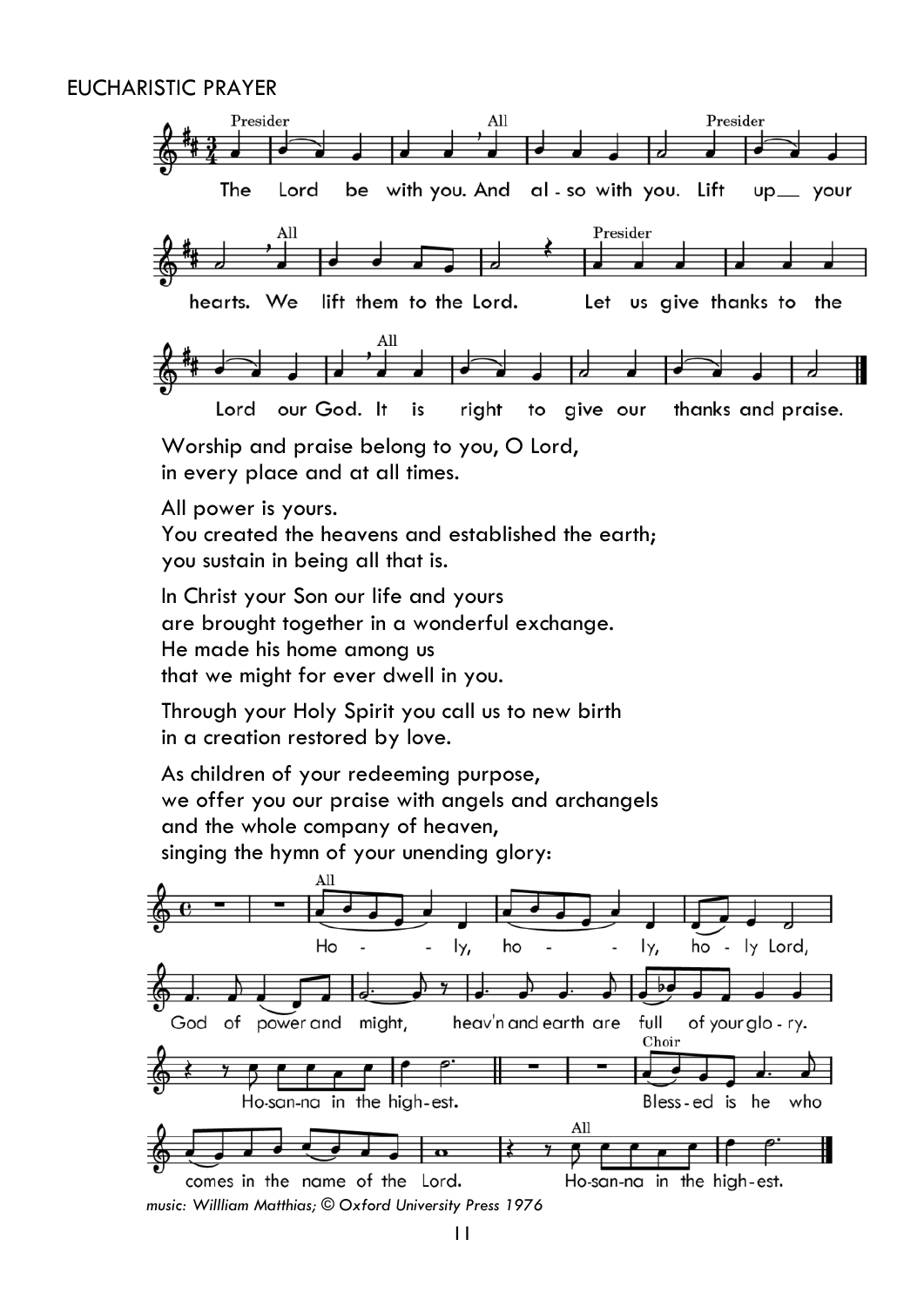Glory and thanksgiving be to you, most loving God, for the gift of your Son born in human flesh. He is the Word existing beyond time, both source and final purpose, bringing to wholeness all that is made. Obedient to your will he died upon the Cross. By your power you raised him from the dead. He broke the bonds of evil and set your people free to be his Body in the world.

On the night when he was given up to death, knowing that his hour had come, having loved his own, he loved them to the end.

At supper with his disciples he took bread and offered you thanks. He broke the bread, and gave it to them, saying: 'Take, eat. This is my Body: it is broken for you.' 'Take, eat. This is my Body: it is broken for you.'

After supper, he took the cup, he offered you thanks, and gave it to them saying: 'Drink this, all of you. This is my Blood of the new covenant; it is poured out for you, and for all, that sins may be forgiven. Do this in remembrance of me.'

**We now obey your Son's command. We recall his blessed passion and death, his glorious resurrection and ascension; and we look for the coming of his Kingdom. Made one with him, we offer you these gifts and with them ourselves, a single, holy, living sacrifice.** 

Hear us, most merciful God, and send your Holy Spirit upon us and upon this bread and this wine, that, overshadowed by your Spirit's life-giving power, they may be the Body and Blood of your Son, and we may be kindled with the fire of your love and renewed for the service of your Kingdom.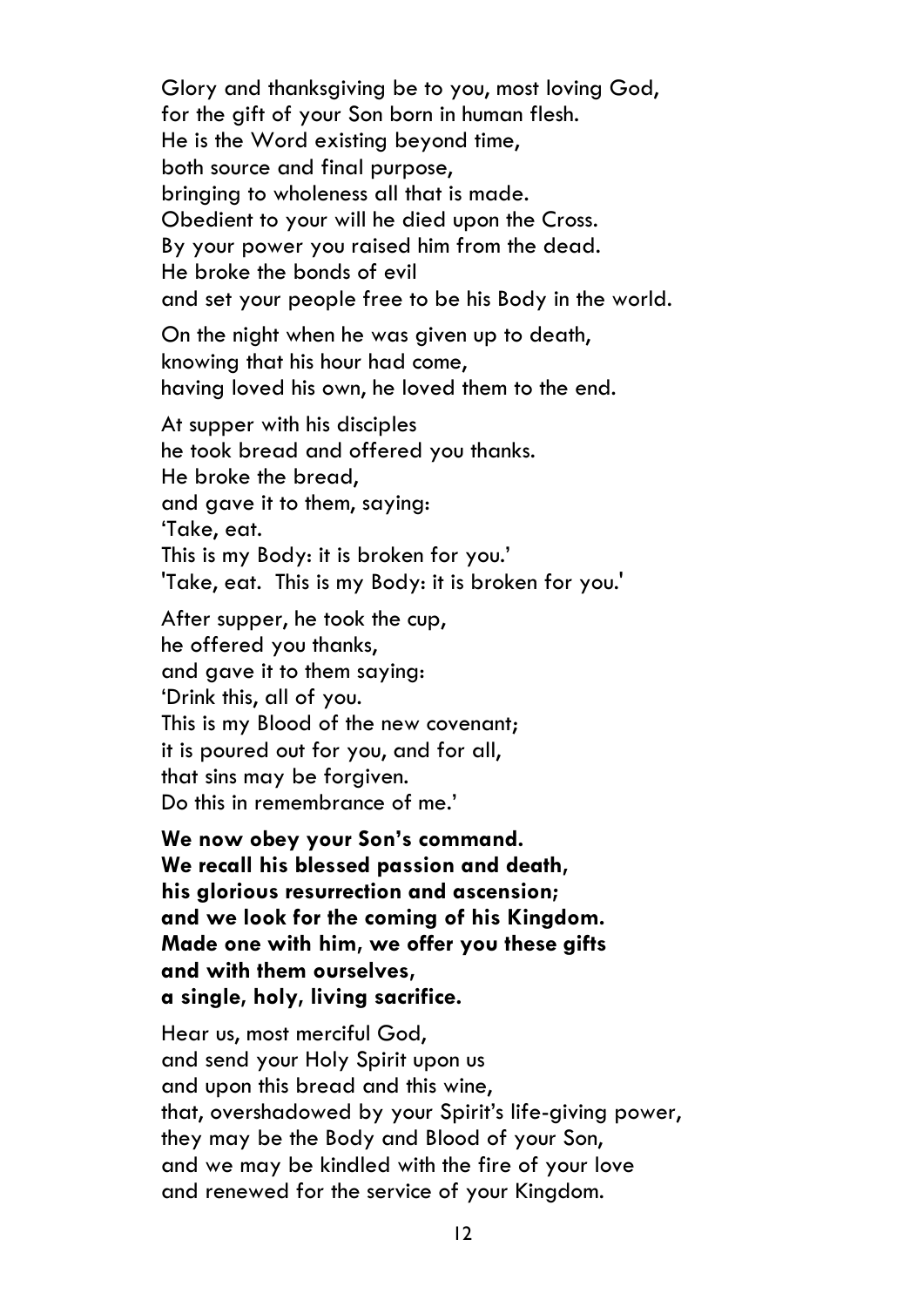**Help us, who are baptised into the fellowship of Christ's Body to live and work to your praise and glory; may we grow together in unity and love until at last, in your new creation, we enter into our heritage in the company of the Virgin Mary, the apostles and prophets, and of all our brothers and sisters living and departed.** 

Through Jesus Christ our Lord, with whom, and in whom, in the unity of the Holy Spirit, all honour and glory be to you, Lord of all ages, world without end.



*all sing:*

#### THE BREAKING OF THE BREAD

The living bread is broken for the life of the world. **Lord, unite us in this sign.**

#### THE LORD'S PRAYER

Rejoicing in God's presence here among us, as our Saviour has taught us, so we pray:

**Our Father in heaven, hallowed be your name, your kingdom come, your will be done, on earth as in heaven. Give us today our daily bread. Forgive us our sins as we forgive those who sin against us. Do not bring us to the time of trial but deliver us from evil. For the kingdom, the power and the glory are yours, now and for ever. Amen.**

#### INVITATION

This is Christ's table to which all are invited. Come, for all is now ready. **Thanks be to God.**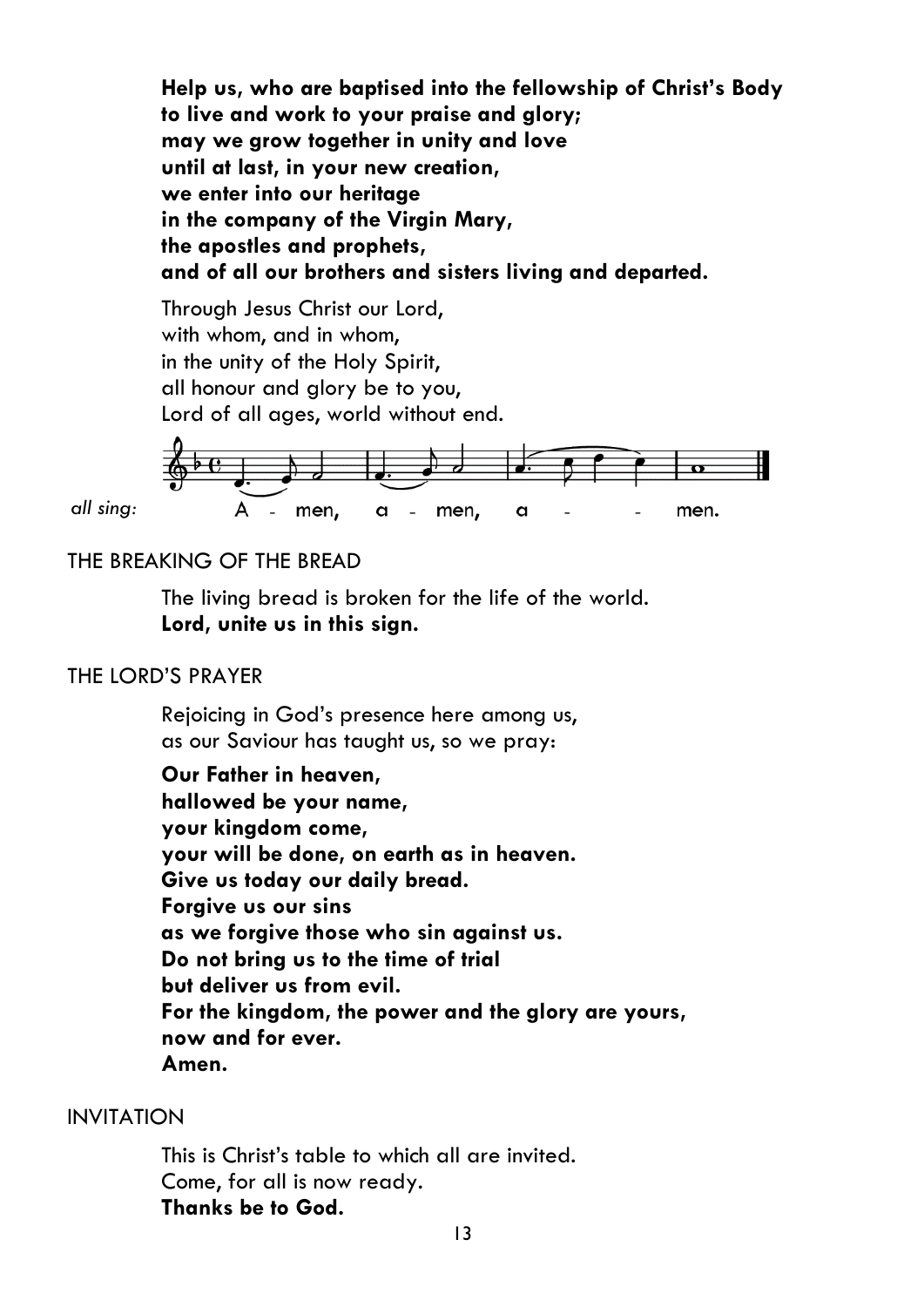#### AGNUS DEI *SIT or KNEEL*

 *music: © 2005, John L Bell*

Lamb of God, you take away the sin of the world: have mercy on us. Lamb of God, you take away the sin of the world: have mercy on us. Lamb of God, you take away the sin of the world: grant us your peace.

#### COMMUNION

*All are invited to receive.*

*Please come forward as guided by the stewards.*

*If you would prefer to receive a blessing, please keep your hands clasped.*

*At the giving of the bread and wine, we respond:* **Amen.**

#### COMMUNION SONG

 *text & music: © 1982, 1987, Bernadette Farrell*

*Refrain sung by all; verses sung by choir*

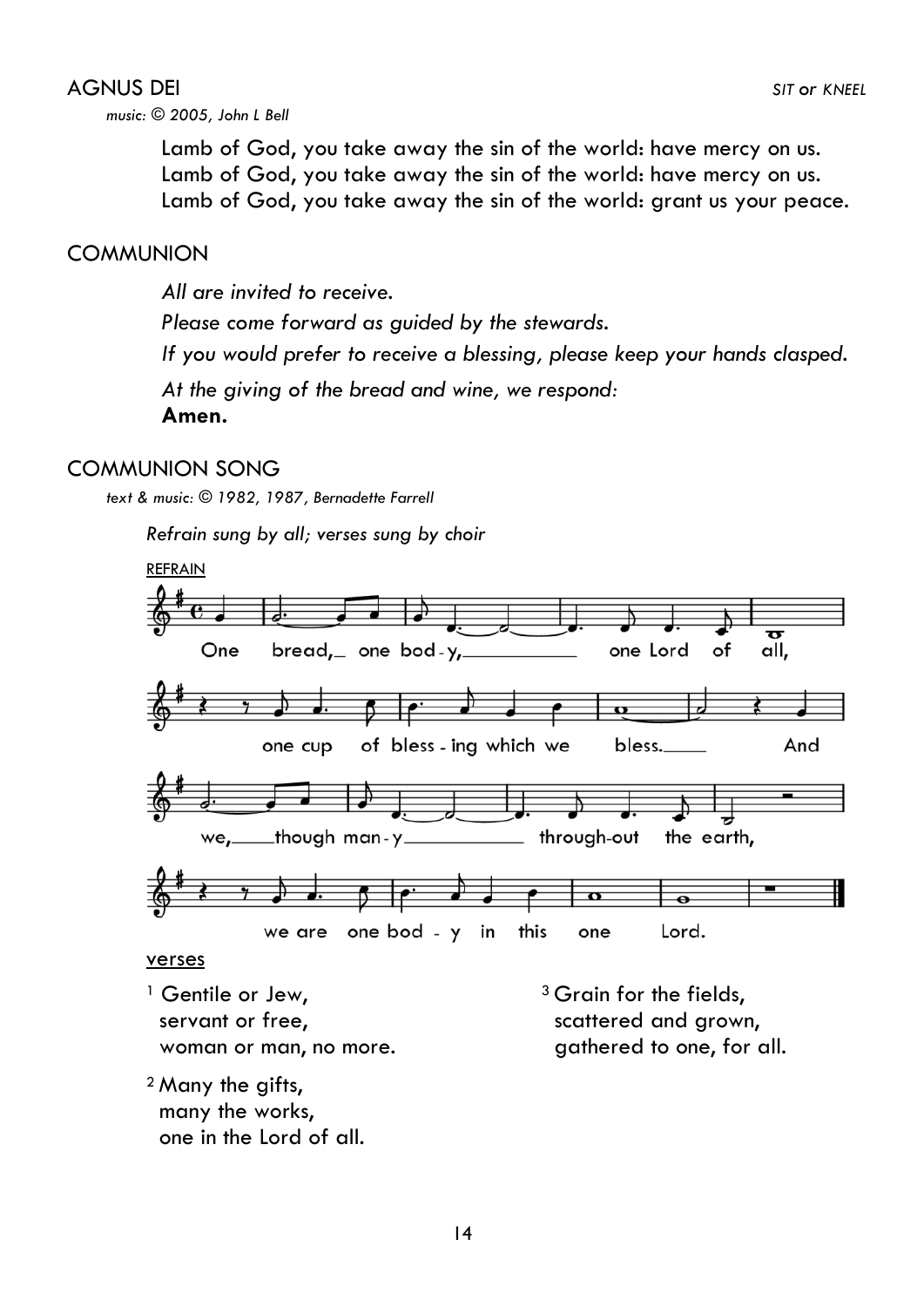#### **ANTHFM**

 *text: from Latin liturgy for Maundy Thursday; music: Maurice Duruflé*

*Jubilate Deo omnis terra.*

Sing all the earth with heart and voice, praise your Creator and rejoice. Canticum novum O cantate, omnis terra, Jubilate Deo omnis terra.

Heavens tell the glory of the Lord, countless stars and planets show God's work, heights and depths beyond our eye to see or know speak of your Creator's mighty hand.

Ev'ry earthly creature, join in song, all that lives and all that hands on life; plants and trees and all that walks upon the earth praise your God by being what you are.

All the human race in ev'ry land: hear the one whose love brought you to life, answer with the voice which God has given you, echoing the song that angels sing.

### **THANKSGIVING AND SENDING OUT**

### SENTENCE *STAND*

Blessed be God. **Giver of the Bread of Life.**

#### PRAYER

**God of glory, we give thanks you nourish us with the Bread of Life. Fill us with your Holy Spirit that through us the light of your love may shine in all the world. In the name of Christ we pray. Amen.**